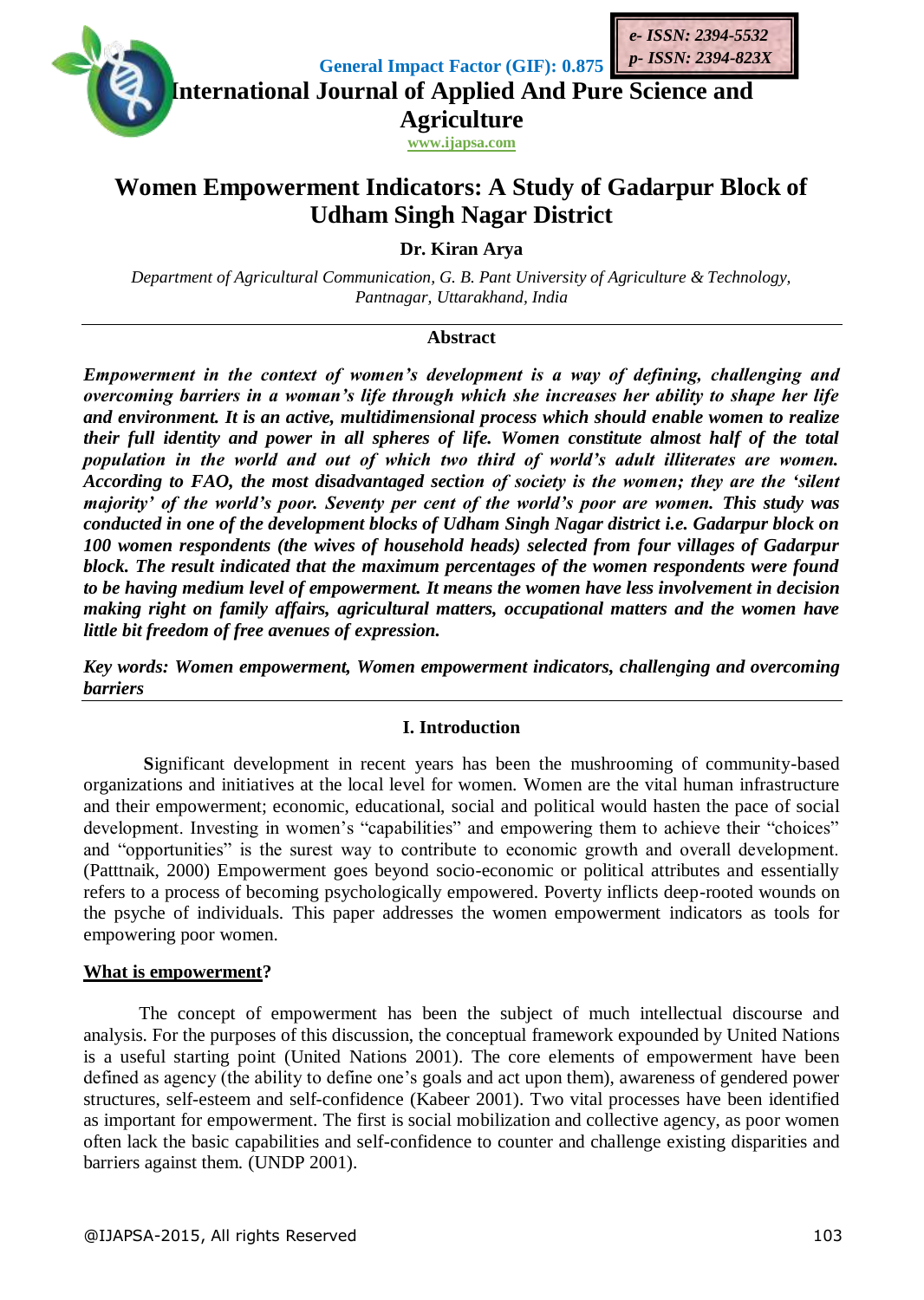# *International Journal of Applied and Pure Science and Agriculture (IJAPSA) Volume 01, Issue 5, [May - 2015] e-ISSN: 2394-5532, p-ISSN: 2394-823X*

#### **Empowering aspects of self-help micro credit schemes:**

Several recent assessment studies have also generally reported positive impacts (Simanowitz and Walker 2002). Impact assessment studies point to asset creation as one of the main indicators, measurable by empirical data. From field visits done by the author, and from various documented sources, it would appear that financial services, especially micro credit, provided to self-help groups have brought about an increase in household income. Empowerment is considered as the phenomenon of nineties and is defined as 'giving power to', 'creating power within' and 'enabling'. Therefore, empowerment involves negotiation of the balance of power between more and less powerful through reformist or revolutionary mean. Keeping in view the above facts, the present study was conducted with following objectives:

- 1. To study the socio-personal characteristics of rural women.
- 2. To find out the empowerment extent of rural women with the help of different empowerment indicators.

## **II. Methodology**

The present study was conducted in two randomly selected village; viz; kalinagar and motipur in gadarpur block in U.S Nagar dicticts which lies in the tarai region of undertaken. A list of women was prepared for each selected village. A total of 100 women respondents were selected from the list through proportionate random sampling technique. To measure the empowerment extent of rural women, the semi-structured schedule was developed including different indicators.

## **(A.) Brief socio- economic profile of women in rural area :**

Maximum numbers of women respondents (70%) were found in the age group of 38-57 years belonging to backward caste (62%). Joint families (70%) were observed maximum and agriculture was observed as main occupation (79%). Mixed type of houses were 60 per cent and 65 per cent women respondents earned an annual income of up to Rupees 20,000/-. The maximum percentages of the women respondents (77%) were observed to have agricultural experience of medium category (11 to 39 years). *Gram pradhan* (0.85) and cooperative society (0.73) were the formal sources of information whereas, family members (6.93) and neighbors (7.74) were the informal sources and in case of mass media, radio (6.95) and television (0.52) were the main sources of information.

## **(B.) Empowerment Extent of women in rural area:**

The empowerment extent of rural women was judged with the help of different empowerment indicators like education, decision making right, free avenues of expression, employment opportunities and self-employment.

## **Education:**

It refers to the level of formal education obtained by the respondents. Thus, the respondents were grouped in several literacy categories viz., illiterate and literate. It reveals that the literacy percentage of the respondents was 34% and 66% respondents were found illiterate. The literacy among scheduled caste women is lower than that of men in rural areas (Trivedi, 1977). In spite of the necessity of education, it is not a sufficient condition for raising the status of women.